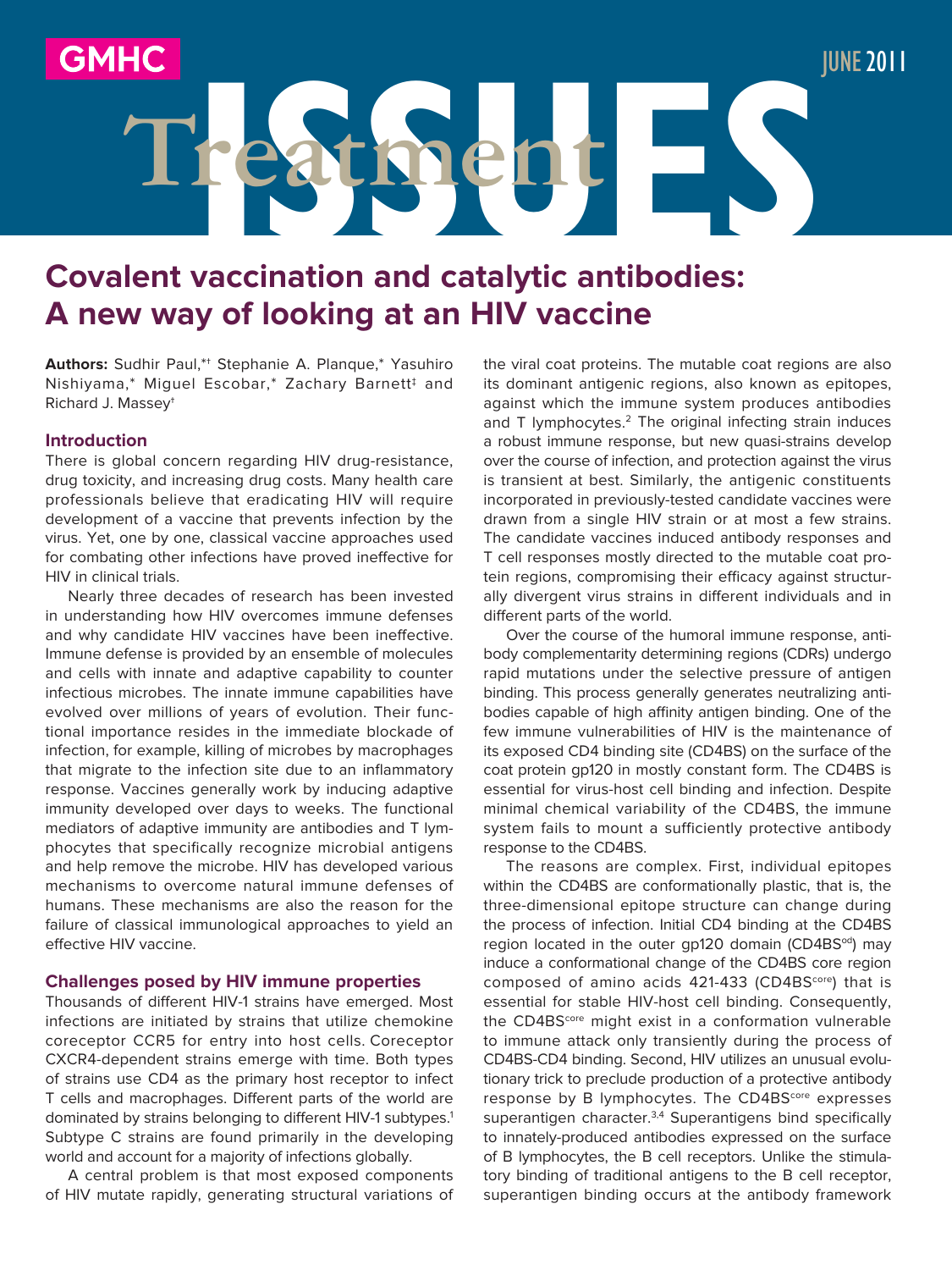regions, and the functional consequence is down-regulation of B cell differentiation, premature cell death and failure to mount an adaptive antibody response. We suggested that the innate superantigen recognition capability of antibodies was originally developed by Darwinian evolution processes over millions of years as a defense against primordial microbes.<sup>5</sup> HIV appears to have evolved a CD4BS with superantigenic character as the means to preclude an adaptive antibody response.

### **Novel vaccine approaches**

Induction of neutralizing antibodies is the cornerstone of effective vaccination. Following failure of candidate protein and polypeptide vaccines to induce sufficient neutralizing antibodies to the free virus, $6$  the focus shifted to developing candidate DNA vaccines that induce cytotoxic T cells directed to HIV infected cells.7 This approach was also ineffective. The RV144 vaccine composed of fulllength gp120 protein and a canary pox vector expressing the gp120/gag/protease genes reduced the risk of infec-

tion by 31%.<sup>8</sup> It is unclear whether this is a statistically or clinically meaningful effect. Many in the field of HIV vaccine development believe that combined induction of neutralizing antibody and cytotoxic T cells is the favored approach. As the individu-

al antibody and cytotoxic T cell responses to the mutable HIV regions are ineffective, it is not clear how combining these responses can be the basis for effective vaccination. Our view is that HIV vaccination will be feasible once an immunogen is identified that induces a sufficient immune response to a structurally constant region of HIV essential for virus infection and propagation.

The coat protein gp41 expresses certain structurally conserved regions. The vaccine approach of Barton Haynes at Duke University entails an epitope of the HIV gp41 coat protein located in the proximity of the lipid membrane.9 Polyspecific antibodies that recognize this epitope in conjunction with membrane lipids neutralize genetically divergent HIV strains. Membranes of uninfected cells also contain the lipids as self-antigens. The immune system is generally tolerant to the self-antigens, and anti-HIV antibodies that react with self-antigens can exert deleterious effects on the host. Nonetheless, there is strong interest in the notion that breaking tolerance to self-antigens may guide development of an immunogen capable of inducing HIV neutralizing antibodies.

Concerning the epitopes of the CD4BS, there is no evidence for insufficient physical exposure as the cause of insufficient antibody production. Similarly, an intrinsic defect in the CDR adaptive mutational process is theoretically possible, but there is no evidence that this is the reason for insufficient anti-CD4BS antibody production following HIV infection or administration of the previouslytested vaccine candidates. Burton and coworkers have identified rare antibodies that recognize a segment of the CD4BS (the CD4BS<sup>od</sup>) and neutralize genetically divergent HIV strains comparatively broadly.<sup>10</sup> Reverse-engineering of peptides with structure complementary to the neutralizing antibody binding site can be conceived as a route to a vaccine that induces the synthesis of similar neutralizing antibodies upon administration to humans. A peptide immunogen designed using as template a neutralizing antibody to a segment of the CD4BS did not induce broadly neutralizing antibodies.<sup>11</sup> Targeting a larger CD4BS surface area by a reverse-engineered immunogen could be more fruitful.

Our studies have identified the CD4BS<sup>core</sup> as the proverbial Achilles heel of the virus. In the rare circumstances that anti-CD4BS<sup>core</sup> antibodies are produced, they neutralize HIV strains from across the world with exceptional potency.<sup>12,13</sup> Such antibodies were found in non-infected patients with lupus, an autoimmune disease that is rarely associated with concurrent HIV infection, and in long-term survivors

> of HIV infection. It appears that HIV is highly vulnerable to neutralization by specific antibodies to the CD4BS<sup>core</sup> region, but the adaptive immune response to the region is insufficient to control infection under normal circumstances. A clear path to an HIV vac-

cine that induces broadly neutralizing antibodies can be foreseen if the following milestones can be reached: a) Reproduction of the correct CD4BS<sup>core</sup> conformation in the vaccine candidate, and b) Rapid adaptive production of neutralizing anti-CD4BS<sup>core</sup> antibodies upon administration of the vaccine candidate.

Our preclinical studies in experimental animals based on the covalent vaccination strategy suggest the feasibility of attaining the foregoing milestones.<sup>14,15</sup> Central points in the strategy are:

• The vaccine candidate, an electrophilic polypeptide containing the CD4BS<sup>core</sup>, which binds covalently to B cells, resulting in production of broadly neutralizing antibodies. The polypeptide is activated chemically by linking lysine side chain to the strongly electrophilic phosphonate diester group. Naturally-occurring nucleophilic sites are found ubiquitously in B cell receptors.<sup>16,17</sup> Noncovalent binding of the CD4BS<sup>core</sup> peptide epitope to the B cell receptors positions the electrophilic group within covalent binding distance of nucleophilic groups. The ensuing covalent bonding between the electrophile and nucleophile liberates a very large amount of energy that initiates productive signal transduction, IgM→IgG/IgA antibody class switching and differentiation of the cells into antibody-secreting plasma cells.

• Recruitment and clonal expansion of the small subset of B cells capable of producing antibodies with innate, pre-existing specificity directed to the CD4BS<sup>core</sup>. The

**Studies have identified the CD4BS**core as the proverbial Achilles heel of the virus.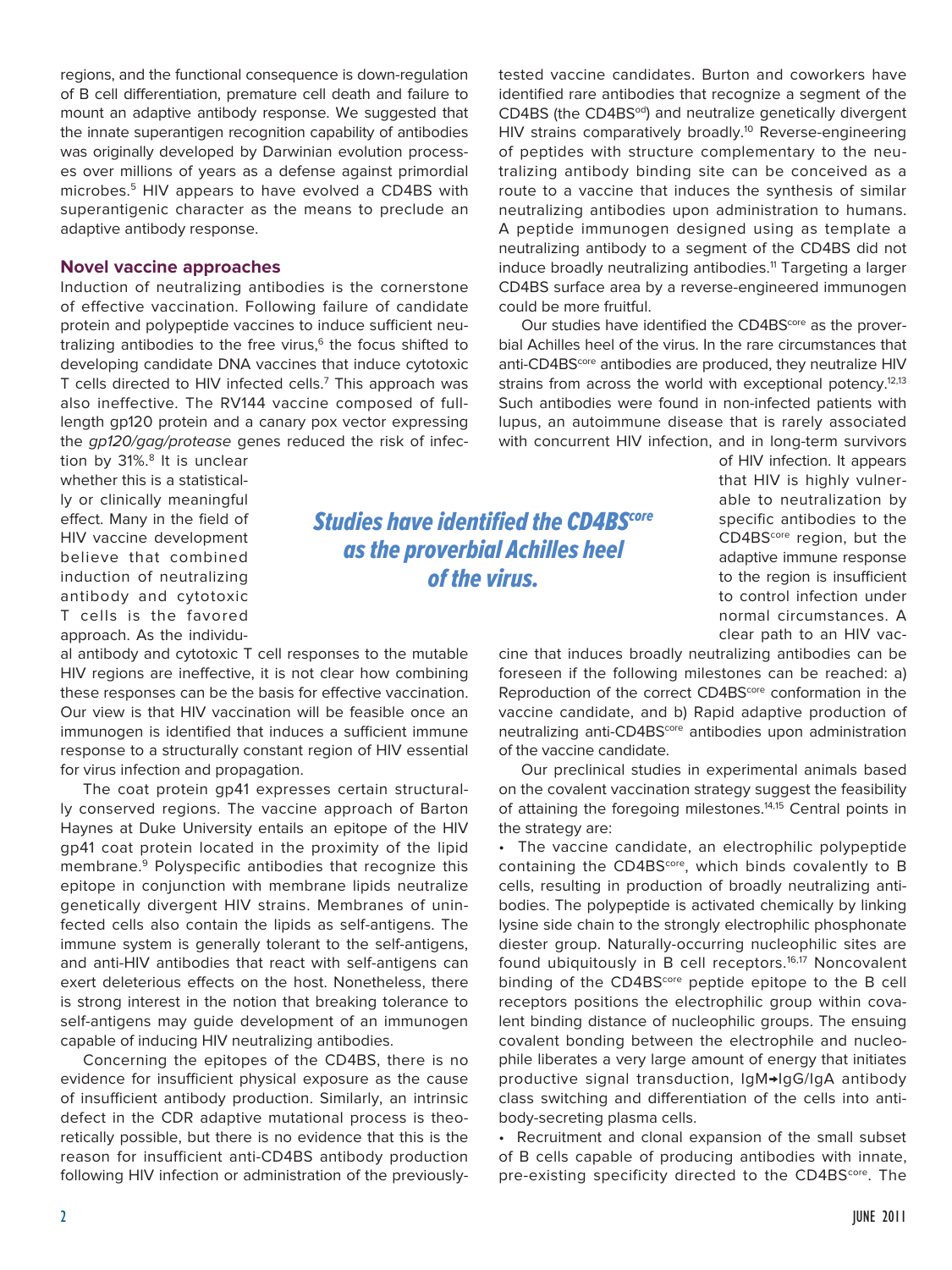CD4BS<sup>core</sup> binds at a site located mainly in the framework regions of B cell receptors. Neutralizing antibody production occurs without dependence on typical adaptive mutational processes occurring in the CDRs. However, adaptive improvement of the antibodies due to mutations of the framework regions is feasible, as suggested by evidence from immunization of animals with electrophilic gp120 and an electrophilic CD4BS<sup>core</sup> peptide mimetic.<sup>18,19</sup> Robust neutralization of diverse HIV strains by the antibodies in tissue culture was evident. The antibodies displayed specific recognition of the CD4BS<sup>core</sup>, confirming mimicry of the native CD4BS<sup>core</sup> by the vaccine candidates. • Immunization with full-length electrophilic gp120, which overcomes the physiological hurdle in producing anti-CD4BScore antibodies. Neutralizing antibodies to electrophilic gp120 displayed binary epitope reactivity, that is, the simultaneous ability to bind the CD4BS<sup>core</sup> at the antibody framework region site and a second spatially distant epitope at the traditional antigen binding cavity formed by the CDRs. The binary specificity suggests

that simultaneous stimulatory binding of the second immunogen epitope at the CDRs compensates for the down-regulatory CD4BS<sup>core</sup> binding at the framework regions.

Taken together, our studies indicate the feasibil-

ity of developing an HIV vaccine capable of directing the innate CD4BS recognition capability of B cells towards a favorable maturational pathway, eventually resulting in synthesis of broadly neutralizing antibodies.

## **Catalytic antibodies (Abzymes)**

Reversible CD4BS binding by antibodies alone is sufficient to neutralize HIV. A subset of antibodies produced by B cells express the ability to catalyze the breakdown of peptide bonds, destroying gp120 permanently.<sup>20</sup> A single catalytic antibody molecule is reused to cleave thousands of gp120 molecules over its biological half-life in blood (1–3 weeks). The neutralization potency of catalytic antibodies, therefore, is superior to traditional antibodies that bind the antigen reversibly on a 1:1 basis. Antibody catalytic sites belong to the serine protease enzyme family, consisting of nucleophilic sites similar to the archetypical Serine-Histidine-Aspartate catalytic triad of trypsin. Catalysis occurs by formation of a covalent intermediate and water attack on the intermediate, regenerating an antibody molecule that is reused for additional catalytic cycles.

Catalytic cleavage of gp120 occurs by noncovalent CD4BS<sup>core</sup> binding followed by cleavage of peptide bonds. The catalytic sites are present in antibodies produced without exposure to HIV.<sup>21,22</sup> Sexual transmission of HIV generally occurs through the rectal and vaginal mucosal surfaces. Only a minority of sexual intercourse events with an infected individual results in transmission of the virus. Secretory IgA class antibodies found at mucosal surfaces of non-infected humans catalyze rapid gp120 cleavage and neutralize HIV in tissue culture.<sup>23</sup> It may be hypothesized that the catalytic IgAs constitute a natural defense against mucosal HIV transmission.

In addition to inducing reversibly-binding antibodies, the covalent vaccination approach described in the preceding section stimulates adaptive improvement of the nucleophilic function of antibodies. This is feasible because covalent binding of the electrophilic vaccine candidate selects B cell receptors with the greatest nucleophilic reactivity.<sup>24,25</sup> In turn, the improved nucleophilic reactivity enhances antibody inactivation of HIV as follows. First, specific pairing of the antibody nucleophile with the weakly electrophilic carbonyls of gp120 forms stable immune complexes with covalent character. Covalently binding antibodies were induced by immunization with the electrophilic analogs of full-length gp120 and a synthetic gp120 peptide. Reversibly bound antibodies dissociate from HIV readily. As the covalent bond is very strong, the covalent antibody-HIV com-

The neutralization potency of catalytic antibodies is superior to traditional antibodies that bind the antigen reversibly on a 1:1 basis. plexes do not dissociate, increasing the HIV neutralization potency. Second, if the antibody combining site supports water attack on the covalent gp120 antibody complex, catalytic gp120 cleavage occurs. A subset of antibodies obtained by immunization

with the electrophilic CD4BS<sup>core</sup> peptide catalyzed the cleavage of gp120 rapidly.

Treatment of HIV using reverse transcriptase and protease inhibitors requires vigilant management because of the potential for toxicity and emergence of drug-resistant strains. This has generated interest in passive immunotherapy using monoclonal antibodies. Control of viremia upon infusion of reversibly binding anti-HIV antibodies in humans was transient, suggesting emergence of antibody-resistant viral mutants. Very large quantities of the antibodies were necessary to reduce viral load, a reflection of modest antibody neutralizing potency. Can catalytic antibodies be used for passive immunotherapy of HIV infection? The answer depends on the epitope specificity and neutralizing potency of the catalysts. Targeting the CD4BS<sup>core</sup> minimizes the opportunity for development of antibody resistant strains, as CD4 binding and mutations in the CD4BS<sup>core</sup> are predicted to result in loss of CD4 binding activity. Indeed, anti-CD4B-S<sup>core</sup> antibodies from long-term survivors of HIV infection neutralized the autologous HIV strain potently. There is no evidence, therefore, for emergence of resistant strains despite the selective pressure imposed by the anti-CD4B-Score antibodies over prolonged durations. Anti-CD4BScore antibodies neutralize HIV in tissue culture with nanogram/ml potency, supporting their potential therapeutic application.

In addition to gp120, two additional HIV proteins essential for virus infection are cleaved by catalytic antibodies, reverse transcriptase and integrase.<sup>26,27</sup>